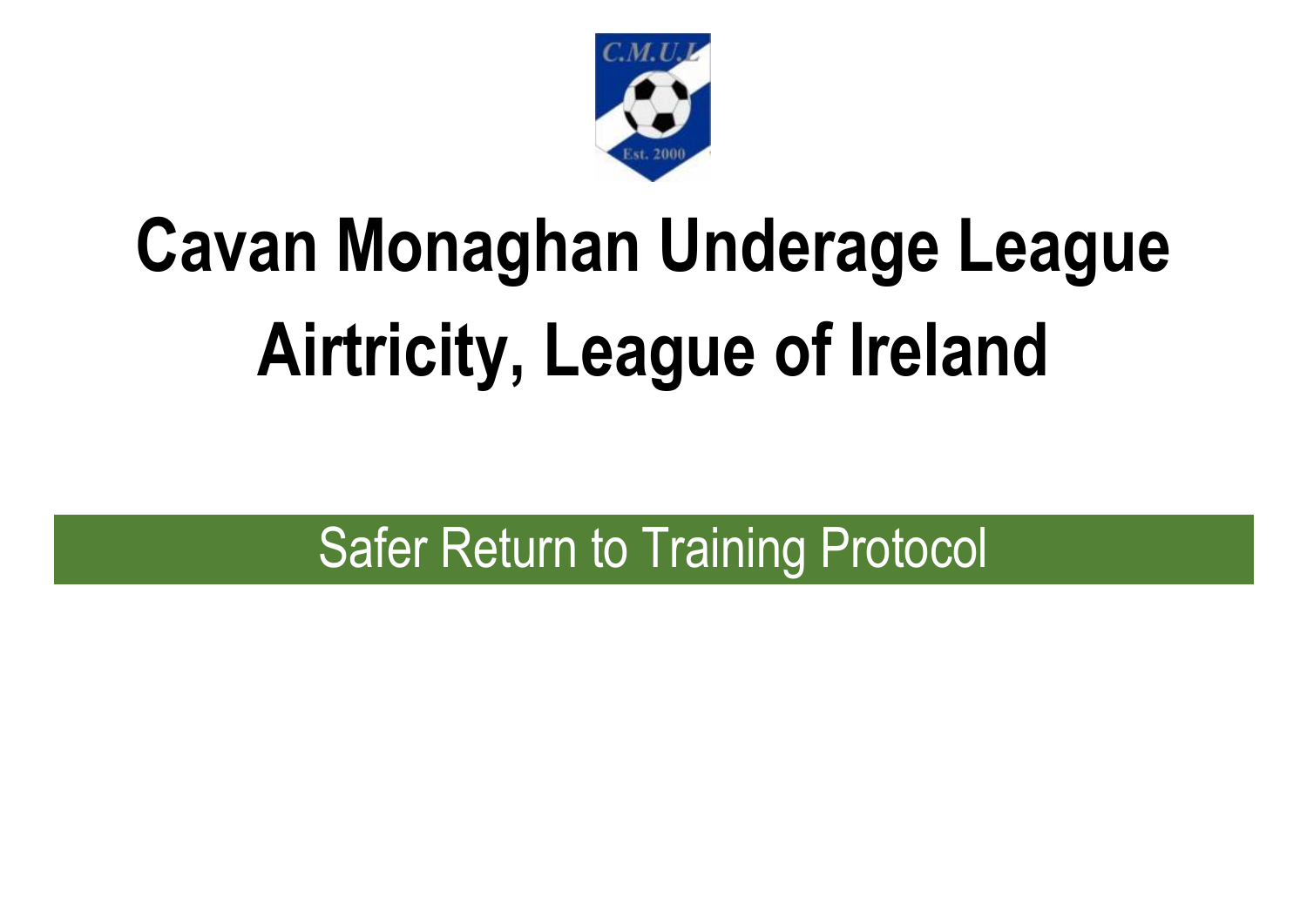### **COVID-19 Risk Assessment & Guidance**

#### **Risk Assessment**

Advice and guidance from Government and the Football Association of Ireland has required all clubs to conduct a risk assessment for COVID-19.

The risk assessment must be carried out by a competent person in order to identify the hazards and quantify the risks of these hazards exposing people to the virus.

Hazards and risks cannot be eliminated and therefore must be controlled.

The control measures must be either physical or procedural and must be communicated to those who will work with, or otherwise come into contact with the hazards.

In undertaking risk assessments, the following approach should be adopted:

- $\triangleright$  Gather information and advice from the sporting governing body, the Football Association of Ireland
- $\triangleright$  Gather information from Government and other recognised sources
- $\triangleright$  Consider control measures appropriate to the current Government advice
- $\triangleright$  Evaluate residual risk to person(s)

The risk assessments below give both primary and residual risks.

The primary risk is the risk associated with the identified hazard assuming that the risk associated, remains completely uncontrolled.

The residual risk is the level of the remaining risk produced when proposed control measures have been applied.

The figures given may be interpreted using the risk assessment matrix below.

All club management committees shall ensure that the risk control measures are fully implemented to achieve these levels.

The columns following the residual risk data indicate where additional controls may be required or where special attention should be given.

For the avoidance of confusion - the columns of the risk rating sections are headed Likelihood, Severity.

L is for "likelihood" and is given in the first column.

S is for "severity" and is indicated in the second column.

R is for 'Risk Rating" and is indicated in the third column.

#### **Likelihood x Severity = Risk**

The control measures, indicated within the assessment, are reasonably practicable to control the risks identified based on the protocol.

The findings of the risk assessment shall be communicated to those who may be exposed, or otherwise come into contact with the hazards and risks identified.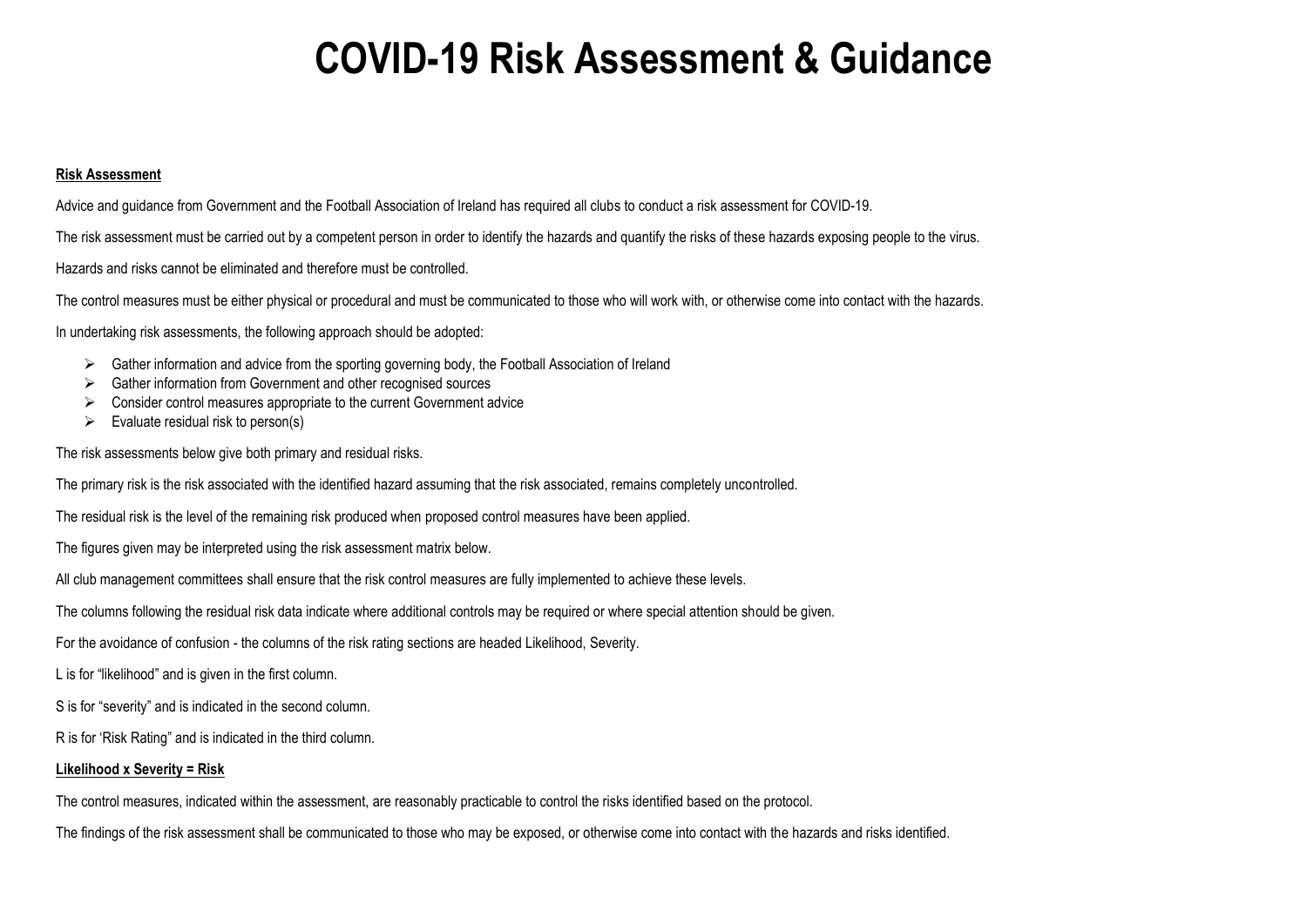Club Managements must ensure that the control measures are implemented and managed.

An ongoing review of the assessment will take place and amended if the guidance from the governing body or Government departments is updated and suggests that the last control measures suggested are no longer sufficient to control risks, or are inappropriate, or if additional hazards are identified.

A process of continuous assessment and re-assessment will be undertaken to ensure appropriate risk controls in accordance with all Government and FAI protocols.

#### **Matrix**

| Date of Assessment:    | 07/07/2020 and 23/07/2020    | <b>Assessed By:</b> | <b>Pierce Hannick</b> |
|------------------------|------------------------------|---------------------|-----------------------|
| <b>Training Venue:</b> | Cavan Astro, Cavan, Co Cavan | Signature:          |                       |

| . | .<br>Likelihood          |                                |     |                     |                                                                                    |                                                    |
|---|--------------------------|--------------------------------|-----|---------------------|------------------------------------------------------------------------------------|----------------------------------------------------|
|   | Unlikelv.<br>∟xtremely ⊔ | <br><br>∘but Unlıkelv.<br>⊔∩∩ค | . . | Concer<br>ceivable. | <br>かへいへ<br>`some time.<br>hiv w<br>$\sim$<br>happen<br>iuuau<br>$\alpha$<br>VV II | ∴ Alm<br>happen.<br>$\sim$ $\sim$ $\sim$<br>י<br>w |

| Severity |                                           |  |                            |    |                                                                             |    |                                                               |     |                |
|----------|-------------------------------------------|--|----------------------------|----|-----------------------------------------------------------------------------|----|---------------------------------------------------------------|-----|----------------|
|          | liness<br>$\sim$ Or min<br>ımum<br>INO O. |  | וההוא<br>reatment.<br>ucar | v. | ' treatment o.<br>$\sim$ $\sim$<br>)lation<br>ימוחם"<br>ייטטו<br>---------- | п. | $\sim$<br>∵hospitalisation<br>Critical intection or<br>$\sim$ | - - | _<br>Fatality. |

| <b>Score</b>              | <b>Risk</b>   | <b>Action</b>                                                                                 |
|---------------------------|---------------|-----------------------------------------------------------------------------------------------|
|                           | <b>LOW</b>    | Action is not required to lower the risk. Time   Effort   Money is proportionate to the risk. |
| ' → '।ਹ                   | <b>MEDIUM</b> | Action may be required to control the risk. Immediate short-term measures may be required.    |
| $-25$<br>$16 \rightarrow$ | <b>AIGH/</b>  | Action is required urgently to control the risk. Further resources are almost inevitable.     |